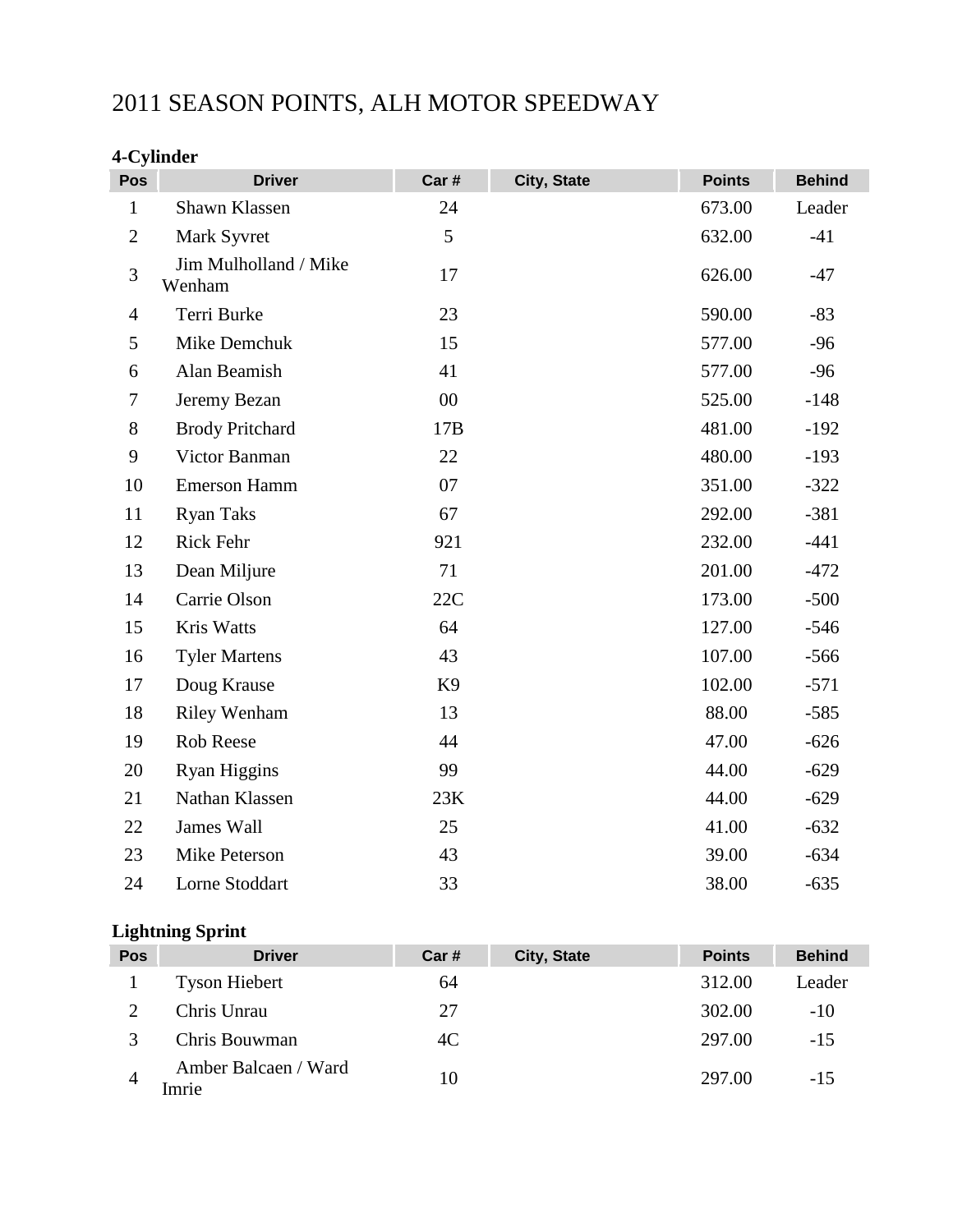| 5  | Frank Elias / Eric Klassen | 31,31A         | 283.00 | $-29$  |
|----|----------------------------|----------------|--------|--------|
| 6  | <b>Brent Steg</b>          | 7              | 262.00 | $-50$  |
| 7  | Mike Sapinski              | 77X            | 250.00 | $-62$  |
| 8  | <b>Brian Harris</b>        | 21             | 240.00 | $-72$  |
| 9  | Ryan Harms                 | 18             | 238.00 | $-74$  |
| 10 | Chris Sorin                | 5              | 190.00 | $-122$ |
| 11 | <b>Robert Saindon</b>      | $\overline{4}$ | 95.00  | $-217$ |
| 12 | Erich Frey                 | 51             | 76.00  | $-236$ |
| 13 | Darren Pallen              | 11             | 55.00  | $-257$ |
| 14 | Brayden Pengilly           | 12             | 42.00  | $-270$ |

# **Pure Stock**

| <b>Pos</b>     | <b>Driver</b>                    | Car#   | City, State | <b>Points</b> | <b>Behind</b> |
|----------------|----------------------------------|--------|-------------|---------------|---------------|
| 1              | Rob Penner                       | 42     |             | 384.00        | Leader        |
| $\overline{2}$ | Rob Wiens                        | 86     |             | 379.00        | $-5$          |
| 3              | Nick Audette /Chris Audette      | 20     |             | 289.00        | $-95$         |
| $\overline{4}$ | <b>Aaron Restad</b>              | 20R    |             | 265.00        | $-119$        |
| 5              | <b>Ryan Taks</b>                 | 96     |             | 185.00        | $-199$        |
| 6              | Gord Faithful                    | 7      |             | 179.00        | $-205$        |
| 7              | Derek Pollock                    | 4R     |             | 142.00        | $-242$        |
| 8              | Andrew Thomas /Brandyn<br>Thomas | 26     |             | 138.00        | $-246$        |
| 9              | <b>Russ Reimer</b>               | 40     |             | 101.00        | $-283$        |
| 10             | <b>Tim Peterson</b>              | 43     |             | 55.00         | $-329$        |
| 11             | Kevin Delaine                    | 1R     |             | 52.00         | $-332$        |
| 12             | Rob Legros                       | 33     |             | 45.00         | $-339$        |
| 13             | <b>Brian Bellew</b>              | 30K    |             | 45.00         | $-339$        |
| 14             | Roy Childs                       | 4R     |             | 43.00         | $-341$        |
| 15             | <b>Brett Crawford</b>            | 4R     |             | 41.00         | $-343$        |
| 16             | Cryst-Mae Thomas                 | 53X    |             | 37.00         | $-347$        |
| 17             | Jeremy Bezan                     | $00\,$ |             | 10.00         | $-374$        |

#### **Street Stock**

| <b>Pos</b> | <b>Driver</b>       | Car# | City, State | <b>Points</b> | <b>Behind</b> |
|------------|---------------------|------|-------------|---------------|---------------|
|            | James Wall          | 24   |             | 783.00        | Leader        |
|            | <b>Shawn Teunis</b> | 39   |             | 775.00        | -8            |
|            | Shane Holden        | 11JR |             | 719.00        | -64           |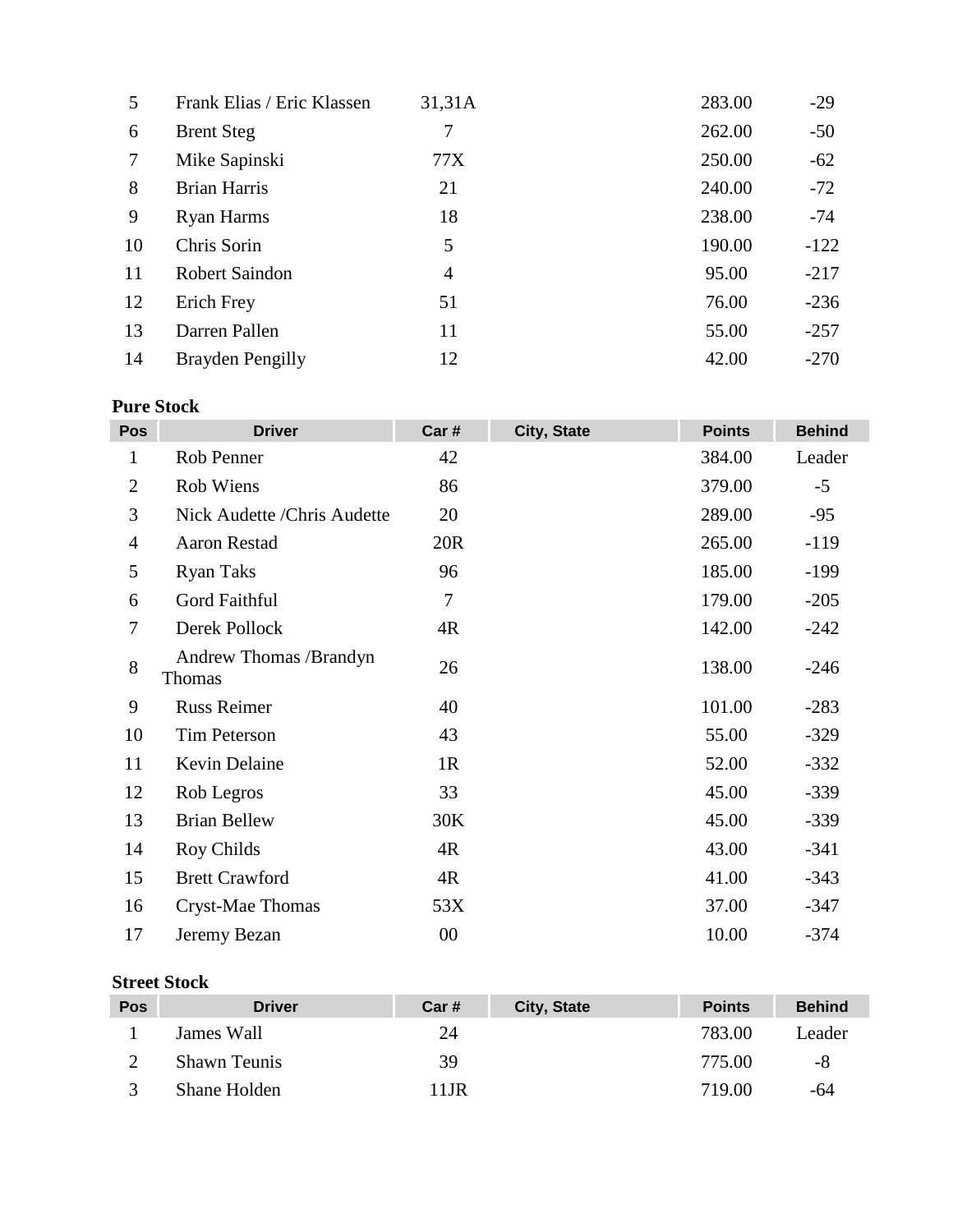| 4      | Cody Wall              | 88             | 540.00 | $-243$ |
|--------|------------------------|----------------|--------|--------|
| 5      | <b>Mark Teunis</b>     | 51             | 373.00 | $-410$ |
| 6      | <b>Jesse Pederson</b>  | 80             | 292.00 | $-491$ |
| $\tau$ | Pete Letkemen          | 14             | 290.00 | $-493$ |
| 8      | <b>Andy Martens</b>    | 55M            | 248.00 | $-535$ |
| 9      | Logan Salazar          | 3L             | 214.00 | $-569$ |
| 10     | Derek Pollock          | 4R             | 142.00 | $-641$ |
| 11     | Mike Brackston         | 60             | 93.00  | $-690$ |
| 12     | Art Linert             | 2L             | 52.00  | $-731$ |
| 13     | <b>Rob Martens</b>     | 55             | 48.00  | $-735$ |
| 14     | <b>Barry Hixt</b>      | 08             | 48.00  | $-735$ |
| 15     | Masen Big Eagle        | 71             | 47.00  | $-736$ |
| 16     | Lorne Stoddart         | 33             | 47.00  | $-736$ |
| 17     | Gord Faithful          | $\overline{7}$ | 46.00  | $-737$ |
| 18     | Shawn Holden           | 11             | 46.00  | $-737$ |
| 19     | Mike Wilson            | 27             | 45.00  | $-738$ |
| 20     | Alex Johnson           | 13             | 45.00  | $-738$ |
| 21     | Albert Unrau           | 4R             | 44.00  | $-739$ |
| 22     | Dallas Holenski        | 4R             | 44.00  | $-739$ |
| 23     | Rob Penner             | 42             | 43.00  | $-740$ |
| 24     | Russ Blanco            | 4R             | 43.00  | $-740$ |
| 25     | Doug Frost             | 88             | 43.00  | $-740$ |
| 26     | <b>Glen Manning</b>    | $\overline{4}$ | 42.00  | $-741$ |
| 27     | <b>Brendon Labatte</b> | 51             | 41.00  | $-742$ |
| 28     | <b>Steve Childs</b>    | 4R             | 41.00  | $-742$ |
| 29     | Doug Hersley           | 4R             | 40.00  | $-743$ |

# **Super Truck**

| Pos | <b>Driver</b>        | Car # | City, State | <b>Points</b> | <b>Behind</b> |
|-----|----------------------|-------|-------------|---------------|---------------|
| 1   | Eric Guyot           | 25    |             | 304.00        | Leader        |
| 2   | Wayne Grosky         | 04    |             | 295.00        | $-9$          |
| 3   | Murray Kozie         | 55    |             | 232.00        | $-72$         |
| 4   | Jerome Guyot         | 48    |             | 202.00        | $-102$        |
| 5   | Tayvia Dorge         | 17    |             | 156.00        | $-148$        |
| 6   | <b>Austin Hunter</b> | 44    |             | 130.00        | $-174$        |
|     | <b>Dustin Enns</b>   | 18    |             | 105.00        | $-199$        |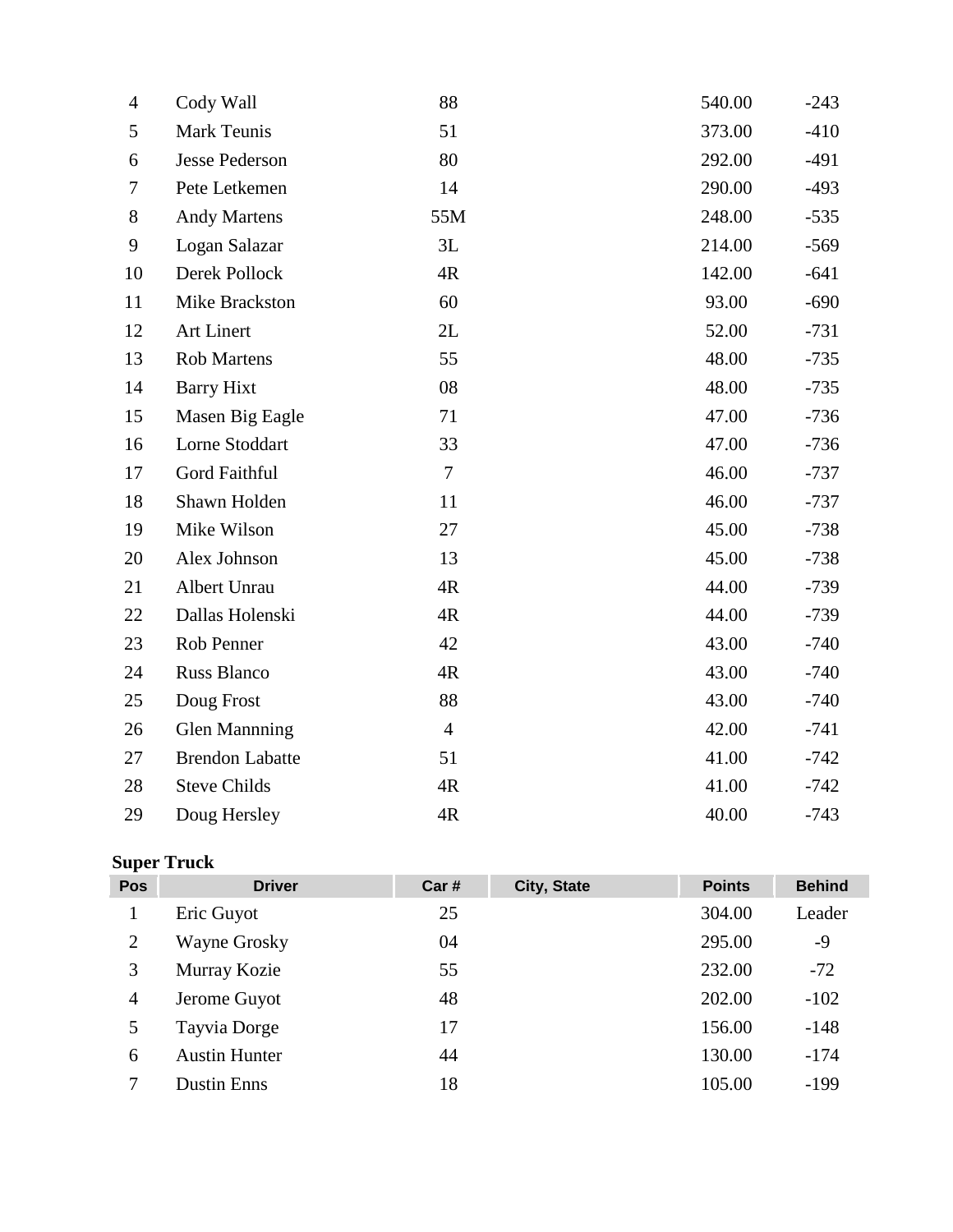| 8         | <b>Brandon Labatte</b> | 57  | 99.00 | $-205$ |
|-----------|------------------------|-----|-------|--------|
|           | 9 Phil Taylor          | 8   | 82.00 | $-222$ |
| <b>10</b> | Lee McRae              | 9 M | 63.00 | $-241$ |
| -11       | Jeff Rempel            | 88  | 56.00 | $-248$ |

### **Super Stock**

| <b>Pos</b>     | <b>Driver</b>           | Car # | City, State | <b>Points</b> | <b>Behind</b> |
|----------------|-------------------------|-------|-------------|---------------|---------------|
| 1              | <b>James Merke</b>      | 6     |             | 311.00        | Leader        |
| 2              | Rod Fidler              | 5     |             | 250.00        | $-61$         |
| 3              | Allen Sedo              | 50    |             | 195.00        | $-116$        |
| $\overline{4}$ | <b>Channing Sproule</b> | 28    |             | 185.00        | $-126$        |
| 5              | Derek Pollock           | 2T    |             | 104.00        | $-207$        |
| 6              | Mike Martin             | 55    |             | 100.00        | $-211$        |
| 7              | <b>Scott Brown</b>      | 15X   |             | 96.00         | $-215$        |
| 8              | Paul Veert              | 88    |             | 52.00         | $-259$        |
| 9              | George Balcaen          | 14    |             | 52.00         | $-259$        |
| 10             | Jerome Guyot            | 50    |             | 51.00         | $-260$        |
|                |                         |       |             |               |               |

#### **Modified**

| <b>Pos</b>     | <b>Driver</b>         | Car# | City, State | <b>Points</b> | <b>Behind</b> |
|----------------|-----------------------|------|-------------|---------------|---------------|
| $\mathbf{1}$   | Darian Boyce          | 20X  |             | 668.00        | Leader        |
| $\overline{2}$ | Al Taks               | 96   |             | 587.00        | $-81$         |
| 3              | <b>Bryan Dorge</b>    | 27   |             | 551.00        | $-117$        |
| $\overline{4}$ | Ward Imrie            | 10W  |             | 523.00        | $-145$        |
| 5              | Danny Staff           | 7    |             | 506.00        | $-162$        |
| 6              | <b>Rick Delaine</b>   | 1R   |             | 452.00        | $-216$        |
| 7              | <b>Jeff Pritchard</b> | 1J   |             | 356.00        | $-312$        |
| $8\,$          | <b>Ryan Kereluk</b>   | 29K  |             | 336.00        | $-332$        |
| 9              | <b>Henry Peters</b>   | 40   |             | 254.00        | $-414$        |
| 10             | Luke Dykstra          | 44D  |             | 192.00        | $-476$        |
| 11             | Shane Edginton        | 5E   |             | 189.00        | $-479$        |
| 12             | Cary Jonasson         | 21X  |             | 133.00        | $-535$        |
| 13             | Dustin Wahl           | 74   |             | 98.00         | $-570$        |
| 14             | <b>Scott Greer</b>    | 9    |             | 94.00         | $-574$        |
| 15             | Joey Galloway         | 01   |             | 92.00         | $-576$        |
| 16             | <b>Brodie Dobson</b>  | 54   |             | 84.00         | $-584$        |
| 17             | Derrick Big Eagle     | 71   |             | 82.00         | $-586$        |